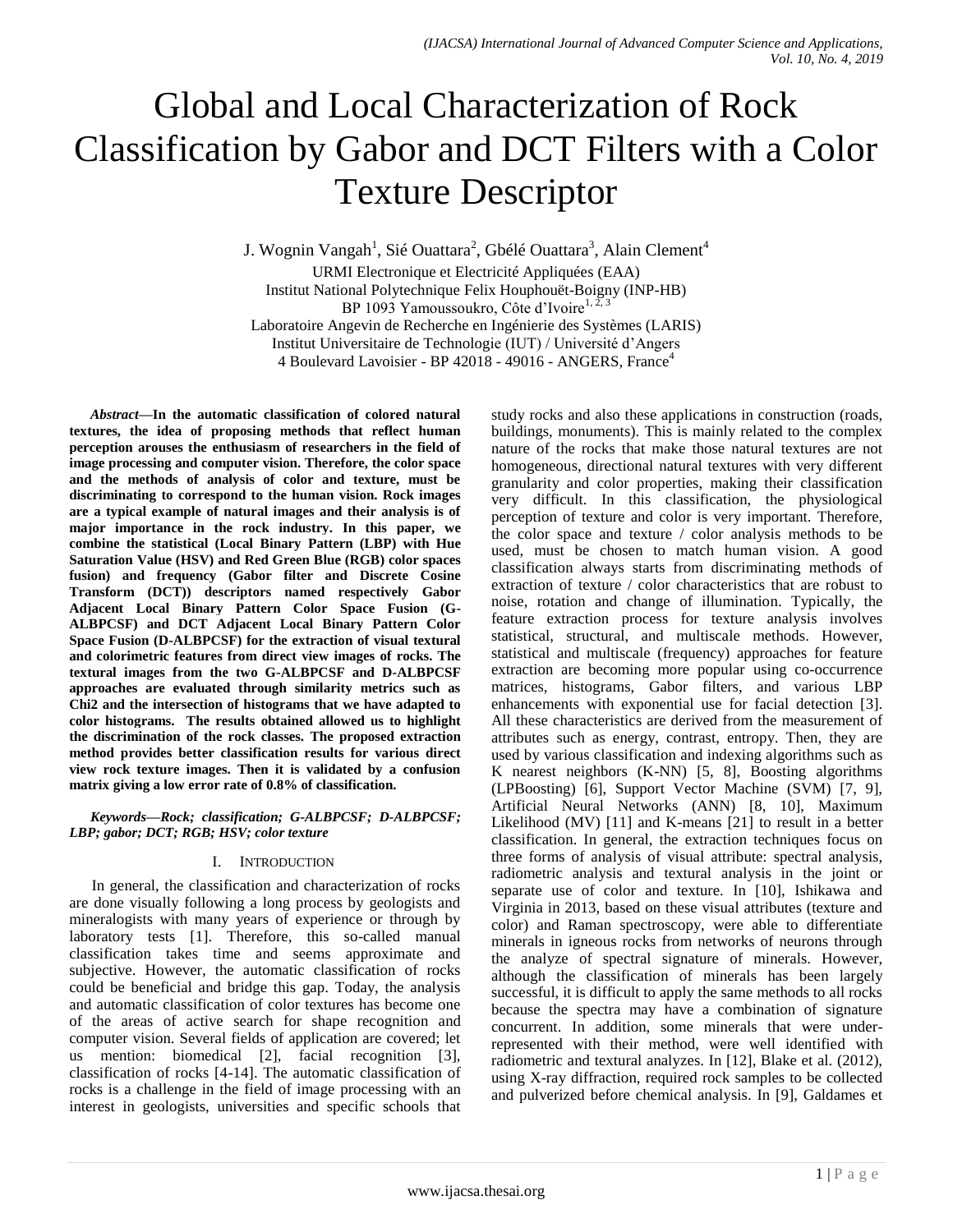al. (2017), based on a textural and colorimetric analysis with 3D Laser Range-based features, made a lithological classification to determine the approximate mineralogical composition of rocks. A method for identifying the texture of different basalts in RGB or grayscale images using neural networks has been introduced by Singh et al. (2010) [13]. In [7], Bianconi et al. (2012) presented a classification system for granite tiles incorporating textural and color features. They tested different characteristics and the best performance was obtained with the co-occurrence matrices. A method for classifying limestone types using features based on color image histograms and a probabilistic neural network has been introduced in [14]. Lepisto et al. (2005) [5], succeeded in classifying rocks with textural and colorimetric analysis of visual attributes by applying Gabor filters in different color channels independently. In this study, it has been shown that it is possible to improve the classification of natural rock images by combining the color information with the description of the texture. It is known that rock images are rich in texture and color information. Despite these cited works, the classification of rock texture images remains a real challenge for the image processing scientific community. In recent times, the texture analysis community has developed a variety of different descriptors for the effective capture of textural information for representation and analysis. Local Binary Pattern (LBP) [15] is one of the best texture descriptors for extracting local texture information and has been used in various applications such as face recognition [3] and rock classification [ 4]. In [4], the performance of LBP, Coordinated Cluster Representation (CCR) and Improved Local Binary Pattern (ILBP) are measured for the classification of granite textures by evaluating the robustness against the rotation of these different LBP descriptors. In 2003, Lepisto et al [16] improved the classification result with the application of K-NN by combining the color information in the HSI space and the extraction of the texture of the rocks by the Gabor filters. The HSI space proved better for this study. Over the past decade, various original LBP extensions have been proposed for classification performance. Attention has been focused on Gabor filters and the LBP operator fusion. Thus Zhang et al. [17] introduced the Local Gabor-based Binary Pattern Histogram Sequence (LGBPHS) by combining LBP and Gabor to enhance the discriminative capacity of LBP descriptors. For the same reasons, Shan et al. [18] proposed Local Gabor Binary Patterns (LGBP) in face recognition. In 2013, Zhihua Xie in [19] showed that integrating global and local characteristics into facial recognition improved performance by comparing the DCT method to the new LGBPH classification method. However, these texture representation methods [17-19] do not consider, on the one hand, the color information in the texture and, on the other hand, its spatial representation in the texture and until now have not yet has been applied to our knowledge to the textures of rock direct view images. To overcome these problems, we propose in this paper two new color texture descriptors that consists in extending LBP color (ALBPCSF) [20] to Gabor Adjacent Local Binary Pattern Color Space Fusion (G-ALBPCSF) by introducing before and impressively the filtering multi-orientation and multi-scale Gabor. And then the DCT Adjacent Local Binary Pattern Color Space Fusion (D-

ALBPCSF) compared to the color LBP considering spatial structure relationships and color characteristics. This paper is organized as follows. Section II refers to previous work on LBP and its merger with Gabor. In section III, we will present the proposed new approach. Finally, the experimental results obtained by the two strategies of our new approach are compared to the different methods used. In section IV, our results will be discussed, and then we end with section V with the conclusion and the perspectives.

# II. PREVIOUS WORK ON THE LBP AND ITS MERGER WITH **GABOR**

In this section, a summary of the LBP algorithms is first presented as well as its merger with Gabor.

# *A. Brief Review of Original LBP*

A common strategy for detecting textures in images is to consider local patches that describe the behavior of the texture around a group of pixels. One of the descriptors that follows this strategy is the LBP descriptor. The LBP operator introduced by Ojala et al. [22] is an effective element of texture description with its discriminating power and simplicity of calculation. As shown in Fig. 1, the operator labels the pixels of an image with decimal numbers, called local bit patterns or LBP codes, which encodes the local structure around each central pixel defined as the threshold for the 3x3 neighborhood. Then each pixel is compared to its eight neighbors by subtracting the value of the central pixel from that of each of these neighbors. The resulting strictly negative values are coded with 0 and the others with 1. Finally, a binary number is obtained by concatenating all the pixels in the direction of the hand of a watch. The decimal value is used for labeling. This process can be expressed mathematically as follows:

mathematically as follows:  
\n
$$
LBP_{P,R} = \sum_{i=0}^{P-1} s(p_i - p_c) \times 2^i, \ s(x) = \begin{cases} 1 & \text{if } x \ge 0 \\ 0 & \text{otherwise} \end{cases}
$$
\n(1)

where  $p_c$  is the gray value of the central pixel,  $p_i$  is the gray value of the neighboring pixels, P is the number of neighboring pixels on the circle, R is the radius of the neighborhood circle.

Then primitive extensions considering neighborhoods of different sizes, use of circular neighborhoods, bilinear interpolation of pixel values, and use of uniform patterns are used to estimate pixels that are not exactly in the center pixels: 2  $LBP_{P,R}^{ri}$  *and*  $LBP_{P,R}^{riu^2}$  are respectively invariant by rotation of LBP and invariant by uniform rotation of LBP. These two improved LBP operators have been proposed by Ojala et al. in 2002 [15].



Fig. 1. Example of the Coding Process of the Standard LBP Operator.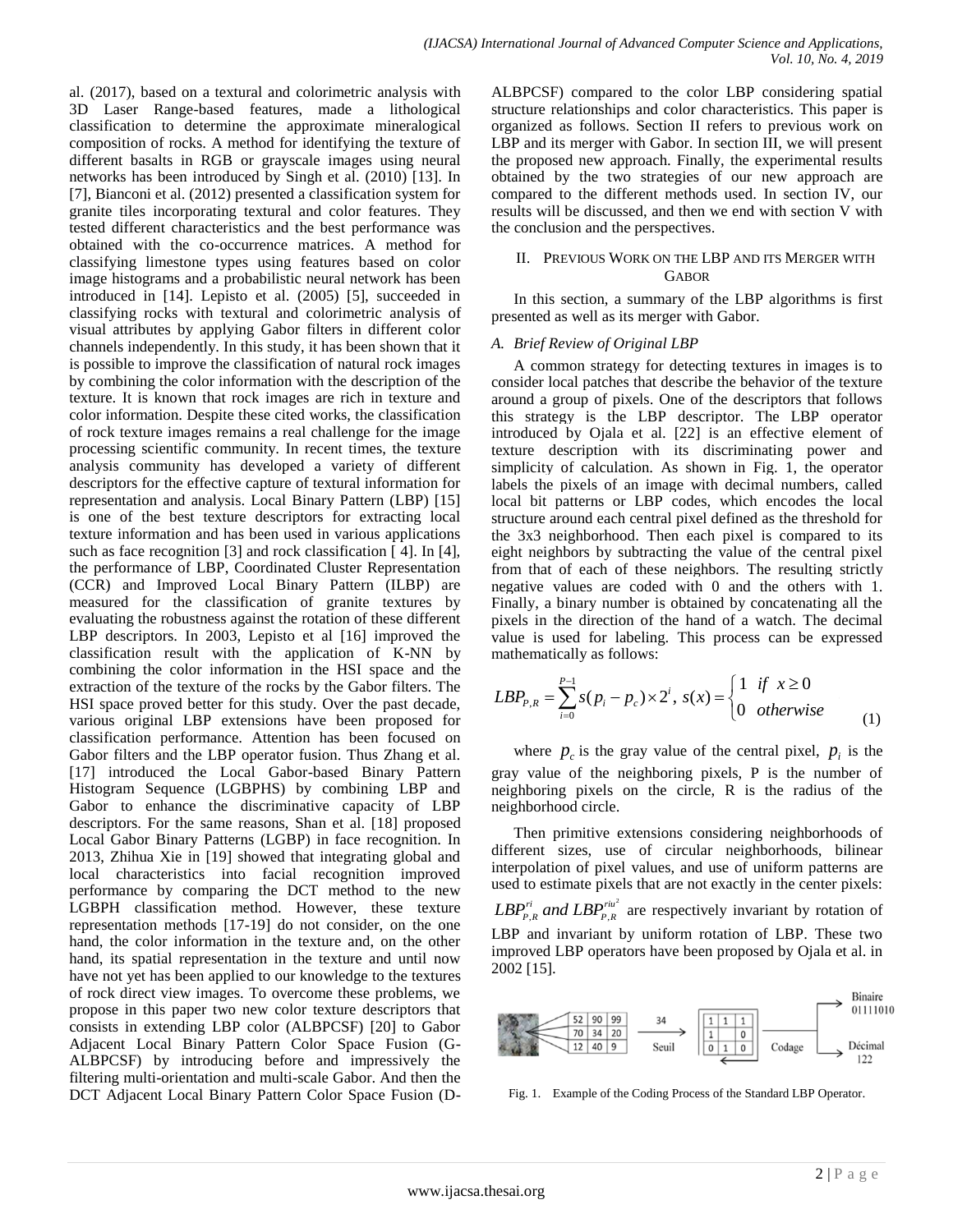

Fig. 2. An Example of an Original Image of Granodiorite (a), Its Image LBP (b), Its Image ALBPCSF (c) (The 3 Superimposed), the Histogram of the Image LBP (d) and the Histogram ALBPCSF (e).

After completing this coding step for the LBP operators, the histogram of these two variants can be created based on

the following equation:  
\n
$$
H_i = \sum_{x,y} I\{f_i(x,y) = i\}, \quad i = 0, \dots, n-1
$$
\n*avec*

$$
a\text{vec}
$$
  

$$
I\{A\} = \begin{cases} 1, & A \text{ is true} \\ 0, & A \text{ is false} \end{cases}
$$
 (2)

where *i* is the gray level number *i*,  $H_i$  is the number of

pixels in the image with i as the gray level and n is the number of different labels produced by the LBP operators. Other extensions and variants of the LBP operator followed (see Fig. 2) one another with better performances in the extraction of textures, especially for the classification of facial images but will not be treated in this article. However, an exhaustive review of these LBP color and grayscale descriptors is done in [23, 24] for all readers interested in this descriptor which has gained an exponential popularity over the past ten years [2-4, 9, 15, 17 -20, 23, 24].

#### *B. Gabor Filter Combined with LBP*

To increase the applicability of the LBP operator, modifications of it have been proposed. For example, Zhang et al. [17] proposed the extraction of LBP characteristics from images obtained by filtering a facial image with 40 Gabor filters at different scales and orientations with remarkable results. In [9], the LBP operator was computed on color texture images transformed into the HSV color space after applying Gabor filters on each of the three channels independently. In this same logic, we merge the two RGB and HSV color spaces by putting in the first line the relation between the spatial structure and the color characteristics as in [20].

#### III. PROPOSED APPROACHES

Inspired in part by the remarkable achievements obtained by combining Gabor's features with the LBP operator, we propose in this paper two new feature extraction algorithms, the first of which is named Gabor Adjacent Local Binary Pattern color space Fusion (G-ALBPCSF) and the second DCT Adjacent Local Binary Pattern Color Space Fusion (D-ALBPCSF). Indeed, the main interest of the combination of the first strategy, that is G-ALBPCSF compared to the original LBP lies in its ability to model the local characteristics of various orientations and scales provided by the transformation of Gabor and the likely consideration of color information. In G-ALBPCSF, the LBP operator applied on the different channels of the RGB and HSV color spaces, is built on the amplitudes of the Gabor filtered image rather than on the intensity of the original image. This coding makes it possible to exploit multi-resolution information and multi-orientations between the pixels, while being robust to the changes of illuminations. Then the second strategy named D\_ALBPCSF, another extraction algorithm that combines the characteristics of the DCT and those of LBPcolor (ALBPCSF) to extract the capital information from the rocks.

#### *A. Extraction of Characteristics by Gabor Filters*

Gabor multi-resolution and multi-scale filters are frequency filters, located in space and with orientations convenient for the extraction and detection of contours. They are applied for decomposing input images for the sequential extraction of characteristics by changing two characteristic parameters that are: frequency and orientation. The Gabor filters for calculating quantities such as amplitude and phase [9] are defined by equation (3):

$$
\Psi_{\nu,\mu}(x, y) = \exp\left(-\frac{\left|\vec{k}^2\right| \vec{r}^2}{2\sigma^2}\right) \times \rho
$$

*with*

with  
\n
$$
\rho = \left(\exp\left(i\vec{k}.\vec{r}\right) - \exp\left(-\sigma^2/2\right)\right)
$$
\n
$$
\vec{r} = \begin{bmatrix} x \\ y \end{bmatrix} \text{ and } \vec{k} = \frac{\pi}{2f^{\nu}} \begin{bmatrix} \cos(\mu \pi/8) \\ \sin(\mu \pi/8) \end{bmatrix},
$$
\n
$$
f = \sqrt{2}, \sigma = \pi
$$
\n(3)

wher  $\mu = \{0, ..., 7\}$  and  $v = \{0, ..., 4\}$  define respectively the orientations and the scales of the Gabor filters used.

Gabor's transformation of an image that can be called a Gabor image is defined as the convolution of the original image  $I(x, y)$  with the Gabor  $\psi_{\mu, v}(x, y)$  filters:

$$
G_{\mu,\nu}(x, y) = I(x, y) * \Psi_{\mu,\nu}(x, y)
$$
\n(4)

The Gabor transformation is a complex function, and can be separated into amplitude  $A_{\mu,\nu}(x, y)$  and phase  $\theta_{\mu,\nu}(x, y)$ 

and thus can be rewritten as follows:  
\n
$$
G_{\mu,\nu}(x, y) = A_{\mu,\nu} \exp(i\mathbb{I}\theta_{\mu,\nu}(x, y))
$$
\n(5)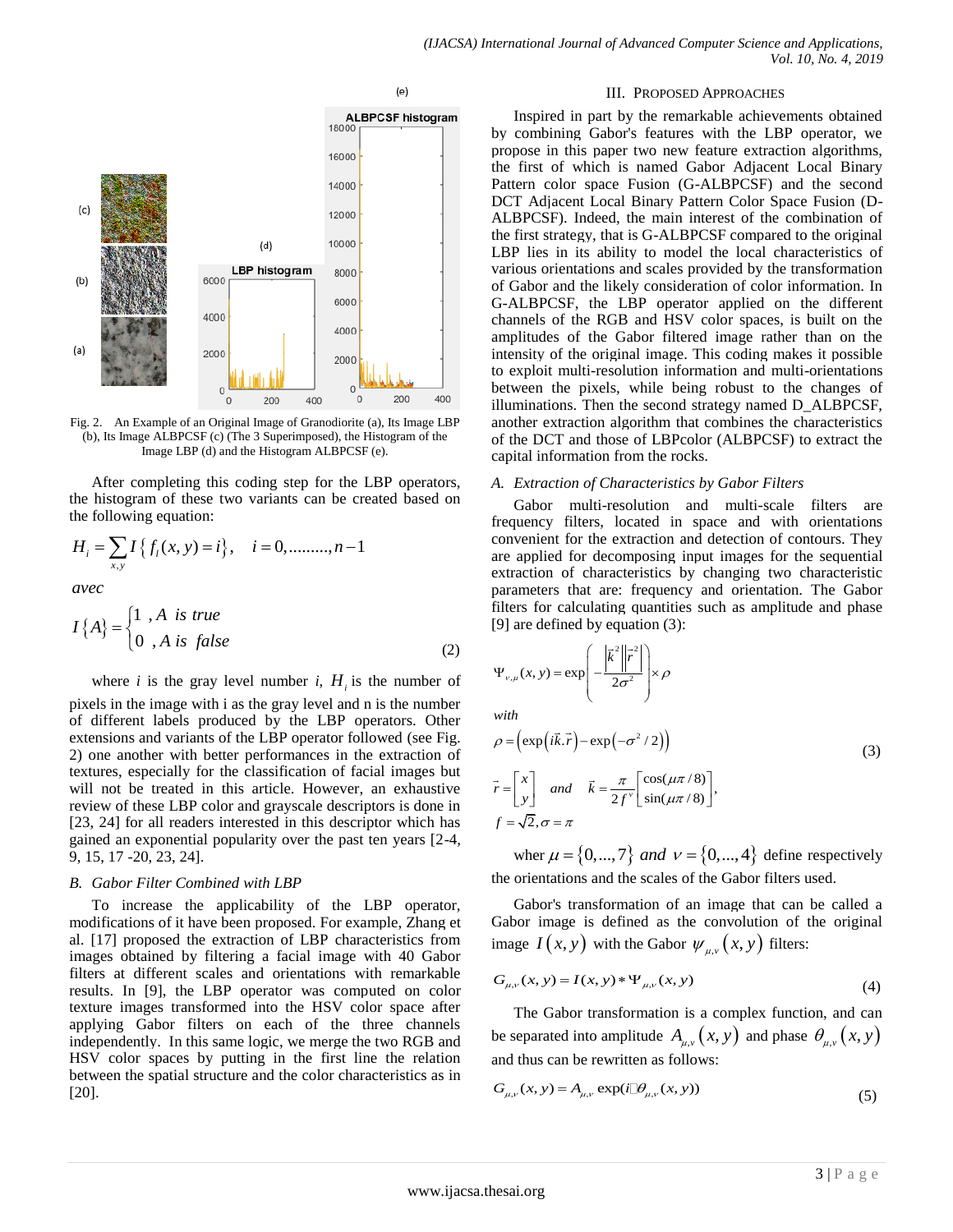Equation (5) is a complex representation of the Gabor transformation of the image and from this transformation a feature vector is created (amplitude, phase).

$$
A_{\mu,\nu}(x, y) = |G_{\mu,\nu}(x, y)|
$$
  

$$
\theta_{\mu,\nu}(x, y) = \arg (G_{\mu,\nu}(x, y))
$$

It should be remembered that since the information phase varies over time (therefore very sensitive), in general, only the amplitude is explored. Thus, for each Gabor filter, an amplitude value is calculated at each position of the pixel, giving a total of 40 amplitudes corresponding to 5 scales and 8 orientations. Fig. 3 shows an image of granite and other images of the same size called Gabor images whose characteristics: amplitude and phase were extracted for two wavelengths and four orientations (16 Gabor images of which 4 are identical so 12 have been represented).

These images clearly show, on the one hand, that the texture information is perceptible and better represented in the Gabor amplitude images, and on the other hand they show that whatever the orientation and / or the scale, the granularity and the structure remain the most important elements and differ significantly from those shown by LBP images (Fig. 3). However, we summarize that Gabor filters transform a given image in only three directions: vertical  $(0 \circ or 180 \circ)$ , horizontal (90 $^{\circ}$ ) and diagonal (45 $^{\circ}$  and 135 $^{\circ}$ ).

## *B. Extraction of Characteristics by ALBPCSF*

To improve the information in the amplitudes, we code the values of the amplitudes of Gabor by the operator ALBPCSF. In G-ALBPCSF, the ALBPCSF operator is driven on the amplitudes produced by the multi-resolution and multi-scale Gabor filters rather than on the intensities of the original images. The LBP operator uses the comparison between the central pixel and its eight neighbors in a 3 \* 3 neighbor and their combination with the Gabor images thus exploiting the links between the pixels for several resolutions and orientations has proved to be very robust to enlightenment and change of scale [17]. Fig. 5 illustrates this combination well. It shows the application of ALBPCSF on five Gabor amplitude images for two different frequencies ( $\lambda = 4$  for the images of the first line and  $\lambda = 8$  for the images of the second line) and five orientations. Fig. 4 shows that the Gabor filters are more informative in the diagonal direction (45° and 135°) and confirms the directional structure of the studied rock.

# *C. Combination of ALBPCSF with DCT for Extraction of Characteristics*

Discrete Cosine Transform (DCT) is a popular technique for imaging and compressing still images and video that transforms spatial representation signals into a frequency representation. As we know, a large amount of information about the original image is stored in a relatively small number of coefficients (in the upper left corresponding to the DCT components at low spatial frequencies of the image) in the image center of Fig. 5. This region contains most of the information, energy, and useful features of the image.



Original image of granite5E



Fig. 3. Examples of an Image Filtered by Four different Gabor Filters: (a1),  $(a2)$ ,  $(a3)$ ,  $(a'1)$ ,  $(a'2)$  and  $(a'3)$  are the different Images of Amplitudes and (b1), (b2), (b3), (b'1), (b'2) and (b'3) are the Images of the Gabor Phases for Two Wavelengths  $\lambda = 4$  and  $\lambda = 8$ .



Fig. 4. Gabor\_ALBPCSF Image of the Original Granite5E Image for  $\lambda = 4$ (Top) and  $\lambda = 8$  (Bottom) and for different Orientations (0 °, 45 °, 90 °, 135 °, 180 °).



Fig. 5. DCT Image (Middle) of the Original Granite5E Image (Left) and its Combination with ALBPCSF (Right).

For a digital image 
$$
f(x, y)
$$
 of resolution  $M \times N$ , its  
two-dimensional DCT is defined as follows [19]:  

$$
A(i, j) = a(i)a(j)\sum_{x=0}^{M-1} \sum_{y=0}^{N-1} f(x, y) \times \cos\left[\frac{(2x+1)i\pi}{2M}\right] \cos\left[\frac{(2y+1)j\pi}{2N}\right]
$$

$$
i = 0, 1, 2, \dots, M-1; \quad j = 0, 1, 2, \dots, N-1;
$$
(6)

Where, x and y are the spatial coordinates of the pixels of the image; *i* and *j* are the coordinates of the DCT coefficients of the pixels.  $A(i, j)$  is the result of the DCT.  $a(i)$  and  $a(j)$  is defined as follows: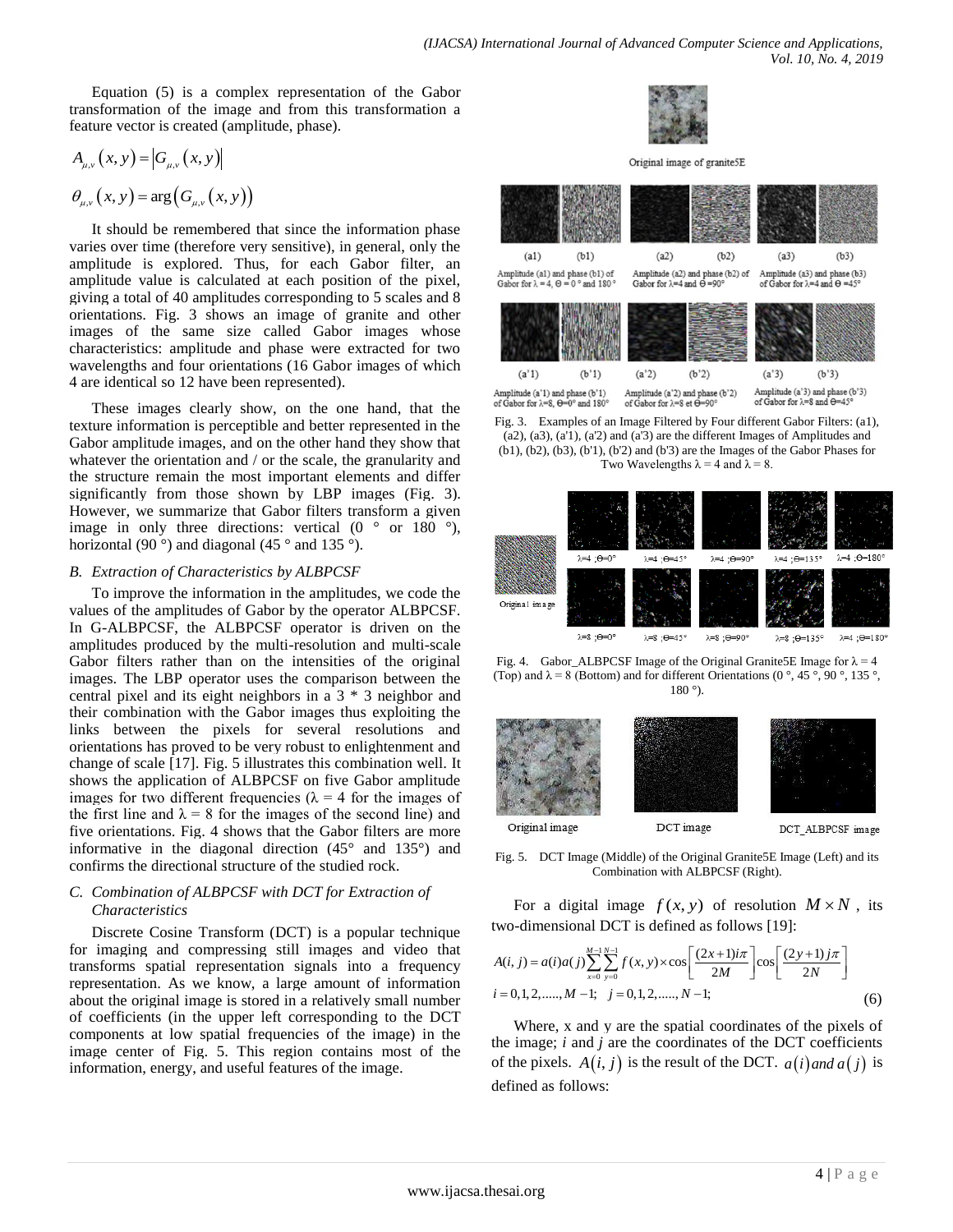$$
a(i) = \begin{cases} \sqrt{\frac{1}{M}} & \text{if } i = 0\\ \sqrt{\frac{2}{M}} & \text{if } 1 \le i \le M - 1 \end{cases} \quad a(j) = \begin{cases} \sqrt{\frac{1}{N}} & \text{if } j = 0\\ \sqrt{\frac{2}{N}} & \text{if } 1 \le j \le N - 1 \end{cases} \tag{7}
$$

However, the performances of the DCT or the LBP taken independently show some insufficient. In [19], the combination of DCT with LGBPH on an ENT database showed better results compared to LGBPH applied alone. In this section, we propose a new algorithm for extracting rock texture features named D-ALBPCSF by combining the DCT and ALBPCSF to consider the color information in addition to the advantages already mentioned above. First, the DCT is performed on direct images of rock. Then we select some useful low frequency DCT coefficients to extract the overall characteristics of the rock texture images. In addition, the LBPcolor operator (more precisely ALBPCSF) is executed on these DCT characteristics of rock textures to now extract the local characteristics with high frequencies (see image on the far right in Fig. 5 above). As we know, the analysis of the existing has shown that using a combination of several classifiers of different types can improve the performance of the classification [5]. Indeed, descriptors based on global characteristics can contribute to a discriminant capacity complementary to descriptors based on local characteristics in the recognition of rocks [9].

## IV. EXPERIMENTAL RESULTS AND DISCUSSION

In this section we will analyze and comment on the results of our experiments. The selected direct view rock images shown in Fig. 6 below are images from our designed database. This database contains 160 images of magmatic and metamorphic rocks textures. These images have been grouped into eight classes (from class 1 to class 8). These 256x256 resolution images, encoded on eight bits by colorimetric component, present textures that are not homogeneous and often show significant differences in directionality, granularity and color within a given class. Thanks to these texture and color characteristics, the original images were subjectively grouped into eight classes by a geology expert.

### *A. Averages and Standard Deviation of Gabor and DCT Coefficients*

In our study, because of the directionality present in the rock textures, the Gabor filters were applied on these textures. Then, first-order (mean), second-order (standard deviation) were computed on Gabor amplitudes and DCT coefficients, then those of Gabor and DCT combined with ALBPCSF in the different channels. color. Indeed, the calculated average characterizes the luminous intensity of the energies in the image whereas the standard deviation characterizes the variation of the average intensity of all the pixels and corresponds to the changes of contrast of the image. The results are recorded in the tables below.

The analysis of the statistical characteristics used in this work such as average and the standard deviation of the DCT coefficients and Gabor amplitudes for an orientation and a scale (lambda = 4, theta =  $135^{\circ}$ ) indicated in Tables I to VIII shows that magmatic rocks have higher intensity rate than metamorphic rocks. These high intensity rate in magmatic rocks indicate that these rocks have a grainy texture and crystallize at higher temperatures and pressures than metamorphic rocks. Magmatic rocks are characterized by strong energies. However, shale, eclogite, and corneal metamorphic rocks have intensities comparable to those of magmatic rocks when DCT coefficients and Gabor amplitudes are used individually, indicating a lack of such approaches.



Fig. 6. Examples of the Eight different Classes of Rock Images.

|        |                                                                                             | Average of the coefficients of Gabor amplitudes calculated for different rocks, Lambda = 4, theta = $135^{\circ}$ |         |         |         |         |         |         |  |  |  |  |
|--------|---------------------------------------------------------------------------------------------|-------------------------------------------------------------------------------------------------------------------|---------|---------|---------|---------|---------|---------|--|--|--|--|
|        | Granite<br>Cipolin<br>Schiste<br>Gabbro<br>Eclogite<br>Migmatite<br>Granodiorite<br>Corneal |                                                                                                                   |         |         |         |         |         |         |  |  |  |  |
| (R, V) | 65.3018                                                                                     | 46.945                                                                                                            | 55.5565 | 57.9142 | 44.8483 | 42.2141 | 57.9337 | 42.2962 |  |  |  |  |
| (G, V) | 65.4266                                                                                     | 45.9711                                                                                                           | 55.5565 | 57.9107 | 44.7356 | 42.4674 | 57.9511 | 42.8727 |  |  |  |  |
| (B,V)  | 65.4139                                                                                     | 50.1033                                                                                                           | 55.5565 | 57.9674 | 44.7492 | 42.5286 | 57.9884 | 43.7508 |  |  |  |  |

TABLE I. AVERAGE GABOR AMPLITUDE COEFFICIENTS

TABLE II. AVERAGES OF GABOR\_ALBPCSF AMPLITUDE COEFFICIENTS

|        |                                                                                             | Mean coefficients of Gabor ALBPCSF amplitudes calculated for different rocks, Lambda = 4, theta = $135^{\circ}$ |         |        |        |        |        |        |  |  |  |  |
|--------|---------------------------------------------------------------------------------------------|-----------------------------------------------------------------------------------------------------------------|---------|--------|--------|--------|--------|--------|--|--|--|--|
|        | Schiste<br>Gabbro<br>Eclogite<br>Cipolin<br>Granite<br>Granodiorite<br>Migmatite<br>Corneal |                                                                                                                 |         |        |        |        |        |        |  |  |  |  |
| (R, V) | 16.2430                                                                                     | 21.4266                                                                                                         | 15.4365 | 7.1122 | 7.8196 | 6.0078 | 6.0311 | 1.3431 |  |  |  |  |
| (G, V) | 15.3746                                                                                     | 21.4266                                                                                                         | 15.4598 | 7.0253 | 7.9517 | 6.0249 | 6.0753 | .4434  |  |  |  |  |
| (B,V)  | 18.3144                                                                                     | 21.4266                                                                                                         | 15.5244 | 6.9742 | 7.9593 | 5.9887 | 6.0438 | .4487  |  |  |  |  |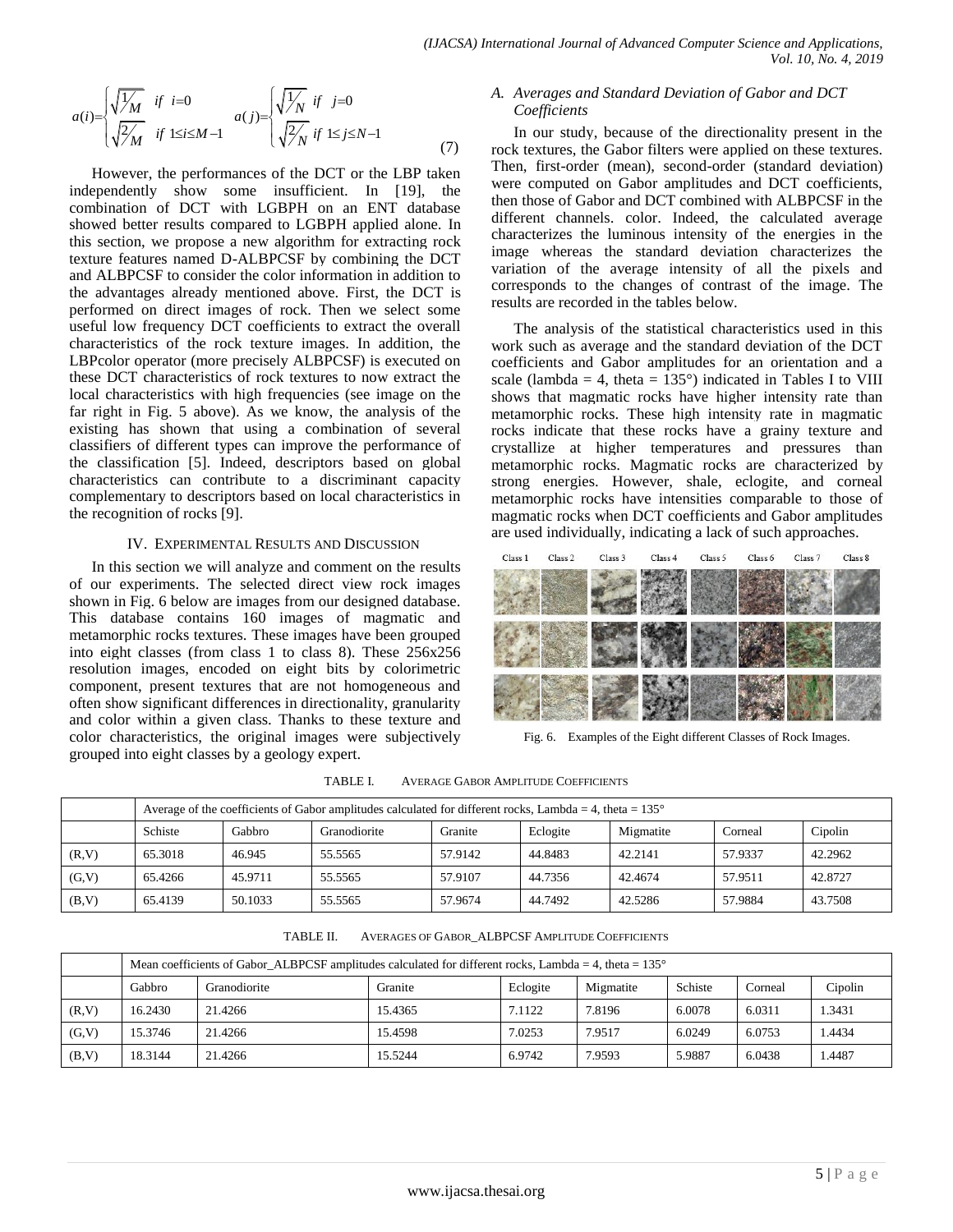|        | Averages of the DCT coefficients calculated for different rocks                             |         |         |        |        |        |        |        |  |  |  |
|--------|---------------------------------------------------------------------------------------------|---------|---------|--------|--------|--------|--------|--------|--|--|--|
|        | Schiste<br>Cipolin<br>Gabbro<br>Granite<br>Eclogite<br>Migmatite<br>Granodiorite<br>Corneal |         |         |        |        |        |        |        |  |  |  |
| (R, V) | 13.7518                                                                                     | 13.2398 | 10.7357 | 8.5716 | 8.8443 | 8.0340 | 6.7993 | 5.6949 |  |  |  |
| (G, V) | 13.7803                                                                                     | 12.8244 | 10.7357 | 8.5775 | 8.7991 | 8.1157 | 6.8064 | 5.8441 |  |  |  |
| (B,V)  | 13.8325                                                                                     | 13.8325 | 10.7357 | 8.6141 | 8.8009 | 8.1050 | 6.8198 | 5.9921 |  |  |  |

# TABLE III. AVERAGES OF THE DCT COEFFICIENTS

|        | Averages of the DCT LBP coefficients calculated for different rocks                         |       |        |       |        |        |        |        |  |  |  |
|--------|---------------------------------------------------------------------------------------------|-------|--------|-------|--------|--------|--------|--------|--|--|--|
|        | Cipolin<br>Schiste<br>Eclogite<br>Gabbro<br>Granodiorite<br>Granite<br>Migmatite<br>Corneal |       |        |       |        |        |        |        |  |  |  |
| (R, V) | 7.2281                                                                                      | 5.361 | . 797  | .4901 | 1.1892 | 0.6873 | 0.479  | 0.3811 |  |  |  |
| (G, V) | 6.7981                                                                                      | 5.361 | 1.7917 | .4537 | 1.2444 | 0.6986 | 0.4772 | 0.4472 |  |  |  |
| (B,V)  | 7.379                                                                                       | 5.361 | 1.8362 | .4636 | 1.2459 | 0.7399 | 0.4808 | 0.5074 |  |  |  |

TABLE V. STANDARD DEVIATION OF GABOR AMPLITUDE COEFFICIENTS ON ORIGINAL IMAGES

|        | Mean standard deviations of Gabor coefficients calculated for different rocks, Lambda = 4. Theta = 135 $\degree$ |         |         |         |         |         |         |         |  |  |  |
|--------|------------------------------------------------------------------------------------------------------------------|---------|---------|---------|---------|---------|---------|---------|--|--|--|
|        | Schiste<br>Cipolin<br>Gabbro<br>Eclogite<br>Granite<br>Migmatite<br>Granodiorite<br>Corneal                      |         |         |         |         |         |         |         |  |  |  |
| (R, V) | 36.2668                                                                                                          | 28.2244 | 33.5475 | 35.0280 | 27.5958 | 29.0953 | 34.2396 | 28.0670 |  |  |  |
| (G, V) | 36.3339                                                                                                          | 27.9218 | 33.5475 | 35.0924 | 27.6712 | 29.3490 | 34.2445 | 28.6090 |  |  |  |
| (B,V)  | 29.3802<br>34.2505<br>30.3900<br>33.5475<br>35.0512<br>28.8726<br>36.3649<br>27.6677                             |         |         |         |         |         |         |         |  |  |  |

#### TABLE VI. STANDARD DEVIATION OF THE COEFFICIENTS OF AMPLITUDES OF GABOR\_ALBPCSF (G-ALBPCSF)

|        | Mean standard deviations of G-ALBPCSF coefficients calculated for different rocks, Lambda = 4, Theta = 135 $\degree$ |         |         |         |         |         |         |         |  |  |  |
|--------|----------------------------------------------------------------------------------------------------------------------|---------|---------|---------|---------|---------|---------|---------|--|--|--|
|        | Schiste<br>Gab bro<br>Granodiorite<br>Granite<br>Cipolin<br>Eclo gite<br>Migmatite<br>Corneal                        |         |         |         |         |         |         |         |  |  |  |
| (R, V) | 27.7572                                                                                                              | 44.4104 | 50.9072 | 43.7388 | 28.1538 | 31.2973 | 26.5383 | 12.9097 |  |  |  |
| (G, V) | 27.7616                                                                                                              | 43.1394 | 50.9072 | 43.7826 | 27.9202 | 31.5429 | 26.6805 | 13.3843 |  |  |  |
| (B,V)  | 27.6069                                                                                                              | 46.5493 | 50.9072 | 43.8905 | 27.8314 | 31.4801 | 26.6287 | 13.3801 |  |  |  |

TABLE VII. STANDARD DEVIATION OF THE DCT COEFFICIENTS ON THE ORIGINAL IMAGES

|        | Mean standard deviations of the DCT coefficients calculated for different rocks               |         |         |         |         |         |         |         |  |  |  |
|--------|-----------------------------------------------------------------------------------------------|---------|---------|---------|---------|---------|---------|---------|--|--|--|
|        | Cipolin<br>Schiste<br>Eclo gite<br>Gab bro<br>Granite<br>Migmatite<br>Granodiorite<br>Corneal |         |         |         |         |         |         |         |  |  |  |
| (R, V) | 21.8199                                                                                       | 27.2926 | 26.2376 | 20.0985 | 20.8450 | 19.4737 | 16.2005 | 15.5525 |  |  |  |
| (G, V) | 21.8907                                                                                       | 25,7220 | 26.2376 | 20.1102 | 20.6854 | 19.8264 | 16.2257 | 16.3226 |  |  |  |
| (B, V) | 22.1734                                                                                       | 26.5375 | 26.2376 | 20.3104 | 20.7362 | 19.7837 | 16.2660 | 17.0531 |  |  |  |

#### TABLE VIII. ECART-TYPE DES COEFFICIENTS DCT\_ALBPCSF (D-ALBPCSF)

|        | Mean standard deviations of D-ALBPCSF coefficients calculated for different rocks             |         |         |         |         |         |        |        |  |  |  |
|--------|-----------------------------------------------------------------------------------------------|---------|---------|---------|---------|---------|--------|--------|--|--|--|
|        | Schiste<br>Eclo gite<br>Cipolin<br>Gab bro<br>Migmatite<br>Granodiorite<br>Corneal<br>Granite |         |         |         |         |         |        |        |  |  |  |
| (R, V) | 7.9382                                                                                        | 28.0933 | 24.6956 | 13.9308 | 12.2155 | 11.0881 | 6.2382 | 5.9663 |  |  |  |
| (G, V) | 8.0066                                                                                        | 27.1244 | 24.6956 | 13.9060 | 12.0336 | 11.3821 | 6.4121 | 6.6028 |  |  |  |
| (B,V)  | 8.2811                                                                                        | 28.2027 | 24.6956 | 14.1372 | 12.1098 | 11.3792 | 6.4332 | 7.0632 |  |  |  |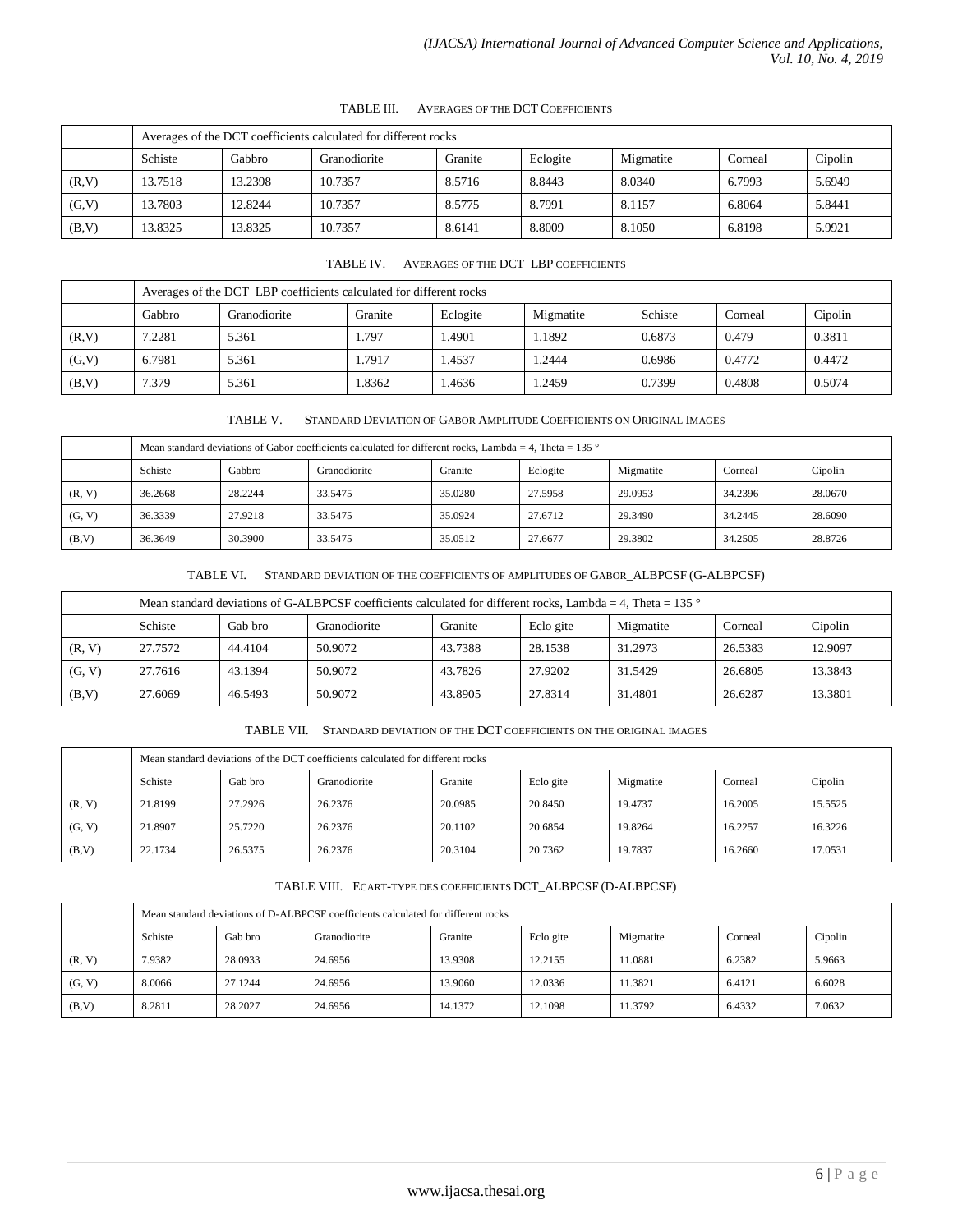However, the analysis of the means and the standard deviations of the G-ALBPCSF and D-ALBPCSF coefficients calculated from the combinations of the approaches for these same rocks show a good categorization of the rocks:

- Magmatic rocks with higher intensity rate
- Metamorphic rocks with lower intensity rate than those of magmatic rocks.

These analyzes show that the approach combinations D-ALBPCSF and G-ALBPCSF make it possible to better categorize the rocks, unlike the information with Gabor and DCT taken individually. However, the reflection that this raise is up to what threshold value or limit, we can consider that the average characteristics corresponds to that of a rock belonging to a given class?

# *B. Comparison D-ALBPCSF and G-ALBPCSF based on the Measurements of Similarity of Intersection of Histograms and chi 2*

There are several frequently used metrics for measuring similarity between two histograms for comparing textures. These metrics calculate the distance between the characteristic vectors. In this study, we use the intersection of the histograms and the distance of the Chi 2 defined respectively in equations (8) and (9) below and will allow to compare the efficiency of these two types of characteristics described in Section 3 a little higher.

higher.  
\n
$$
HI(h_i(1), h_i(2)) = 1 - \sum_i \min(h_i(1), h_i(2))
$$
\n(8)

(8)  
\n
$$
\chi^{2}(h_{i}(1), h_{i}(2)) = \sum_{i} \frac{(h_{i}(1) - h_{i}(2))^{2}}{(h_{i}(1) + h_{i}(2))}
$$
\n(9)

where  $h_i$  are the histograms of the samples of the images of the rocks to be compared. Rock samples can be said to be similar by matching their characteristic histograms (color and / or texture) and when the value obtained is closer to 0 if not

there is no similarity. The same process is followed for Chi2. The results with both metrics show good trends with very low values with the  $\chi$ 2. Values between 0 and 1 show that the histograms have been normalized. However, the HI and  $\gamma$ 2 applications have better results in terms of similarity between the rocks with the combination D-ALBPCSF compared to G-ALBPCSF and the other methods used. This shows that the characteristics extracted by the DCT are practically common to all rocks of the same class and show a strong correlation between the rocks of the same class. Tables IX and X show the results of these first experiments.

In this work, we will manly exploit he intersection metric of the histograms with the LBP and D\_ALBPCSF approaches given that these approaches make it easier to appreciate the similarity with respect to G\_ALBPCSF (see Tables XI and XII).

The analysis of these two methods shows that some metamorphic rocks (migmatite, eclogite, cornea, ...) are like each other and to some magmatic rocks (granite, gabbro, ...). This can be justified by the fact that they have magmatic origins since genesis as it is the case for eclogite for example. The G-ALBPCSF strategy will be especially exploited in our future work. The results are shown in Fig. 7.



Fig. 7. Intersection of Histograms of Rocks with LBP and D\_ALBPCSF.

TABLE IX. MEAN VALUES OF HI FOR THE DIFFERENT METHODS USED

|              |         | Mean HI values of the different methods used |                |                 |                 |  |  |  |  |  |
|--------------|---------|----------------------------------------------|----------------|-----------------|-----------------|--|--|--|--|--|
| Rocks        | ImagRGB | <b>LBP</b>                                   | <b>ALBPCSF</b> | <b>DALBPCSF</b> | <b>GALBPCSF</b> |  |  |  |  |  |
| Schiste      | 0.4375  | 0.0977                                       | 0.2822         | 0.0122          | 0.2422          |  |  |  |  |  |
| Granite      | 0.6737  | 0.2188                                       | 0.3847         | 0.0143          | 0.2665          |  |  |  |  |  |
| Ciprolin     | 0.6678  | 0.2663                                       | 0.3945         | 0.0077          | 0.5534          |  |  |  |  |  |
| Eclogite     | 0.9283  | 0.3756                                       | 0.5696         | 0.0799          | 0.5673          |  |  |  |  |  |
| Granodiorite | 0.0635  | 0.0577                                       | 0.041          | 0.0359          | 0.0843          |  |  |  |  |  |
| Migmatite    | 0.5690  | 0.2199                                       | 0.3805         | 0.0137          | 0.3492          |  |  |  |  |  |
| Gabbro       | 0.7345  | 0.3358                                       | 0.4689         | 0.0764          | 0.6444          |  |  |  |  |  |
| Corneal      | 0.5457  | 0.194                                        | 0.3680         | 0.0096          | 0.3918          |  |  |  |  |  |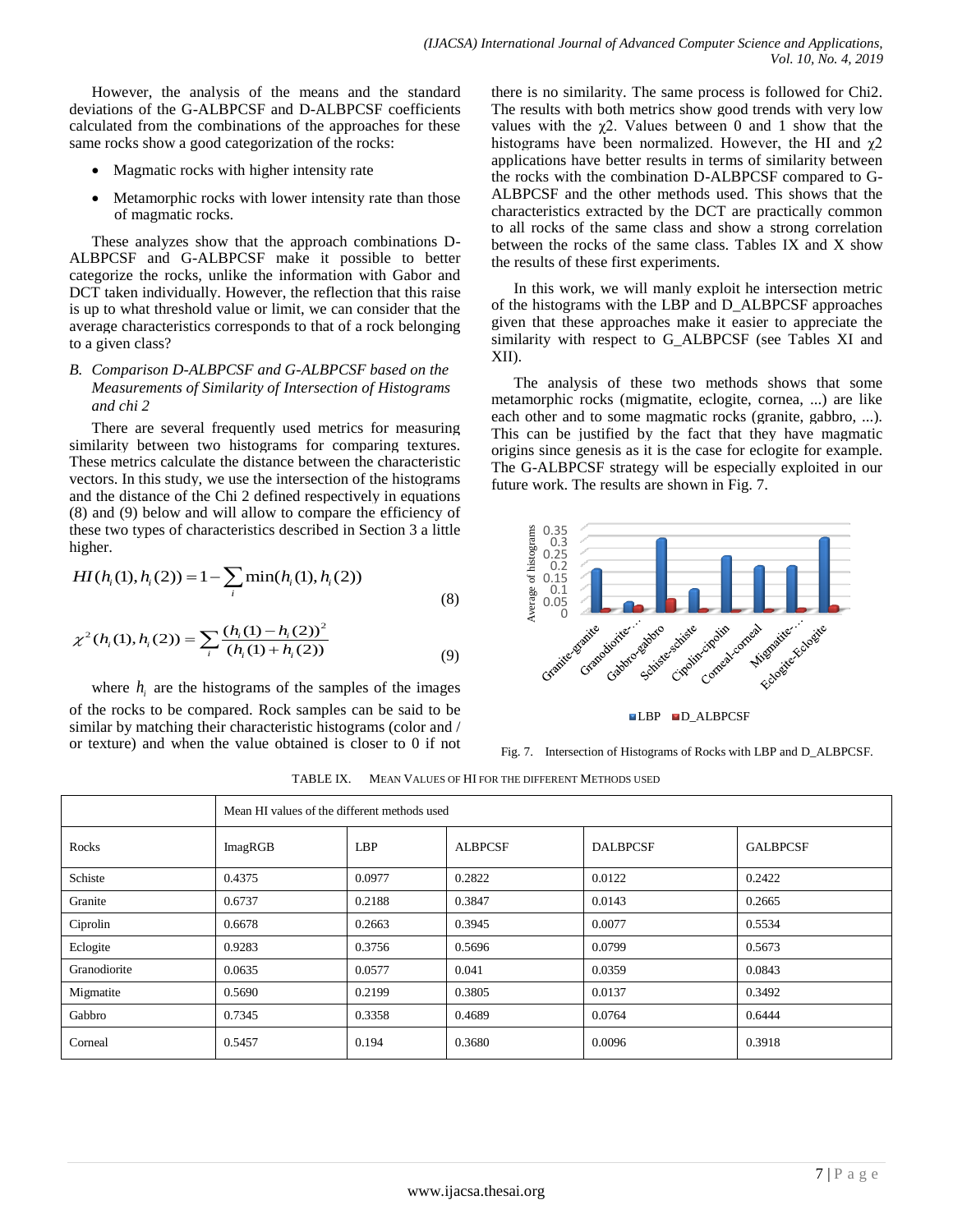|              | Average values of $\chi$ 2 of the different methods used |                 |                 |                  |                 |
|--------------|----------------------------------------------------------|-----------------|-----------------|------------------|-----------------|
| Rocks        | ImagRGB                                                  | <b>LBP</b>      | <b>ALBPCSF</b>  | <b>DALBPCSF</b>  | <b>GALBPCSF</b> |
| Schiste      | $25,2.10^{-4}$                                           | $3,59.10^{4}$   | $14,5.10^{-4}$  | $0.62710^{4}$    | $10,278.10-4$   |
| Granite      | $44.10^{4}$                                              | $7,75.10^{4}$   | $20,4.10^{-4}$  | $0,62710^{4}$    | $11,5610^4$     |
| Ciprolin     | $53.10^{4}$                                              | $13.10^{-4}$    | $14,25.10^{-4}$ | $0,3229.10-4$    | $33.10^{-4}$    |
| Eclogite     | $71.10^{-4}$                                             | $13.5.10^{-4}$  | $36.10^{-4}$    | $1.4872.10-4$    | $30,25.10^{-4}$ |
| Granodiorite | $1,02.10^{-4}$                                           | $0,44.10^{-4}$  | $0,220.10^{-4}$ | $0.3971.10^{-4}$ | $0,9283.10-4$   |
| Migmatite    | $33,2.10^{4}$                                            | $9,014.10^{-4}$ | $20,6.10^{-4}$  | $0,4892.10-4$    | $17.10^{-4}$    |
| Gabbro       | $52,8.10^4$                                              | $19.10^{-4}$    | $28,6.10^{-4}$  | $2,7523.10-4$    | $44,8.10^{-4}$  |
| Corneal      | $31,6.10^4$                                              | $7,47.10^{4}$   | $19,2.10^{-4}$  | $0,3398.10-4$    | $20,8.10^{-4}$  |

TABLE X. AVERAGE VALUES OF Χ2 OF THE DIFFERENT METHODS USED

The figure shows a good similarity between the rocks of the same class and the D\_ALBPCSF method showing the relevance of our proposed method compared to the existing LBP method.

#### *C. Matrix of Confusion*

A confusion matrix (Table XIII) was performed with the D\_ALBPCSF method discussed in Section 3.2 above, to show the relevance of this method. The effectiveness of the latter is evaluated with the selection of five images of each rock class (8 classes), i.e. 48 images in total for a classification of 320 crossings. For this experiment, the sensitivity (recall), specificity, accuracy and error rate of which the equations are described below and noted respectively (10), (11), (12) and (13) are performance indicators that were chosen to approve the effectiveness of the proposed method and that were also used by Vivek and Audithan in 2014 [6]. Sensitivity is the quality of a class. It indicates the likelihood of a rock to belong to the class knowing that it should belong to it, more simply it is the rate of true positives. Specificity indicates, for its part, the probability that a rock does not belong to its class appropriately, it is the rate of true negatives while the rate of errors corresponds to the general quality of the model.

$$
sensitivity = FVP = \frac{VP}{VP + FN}
$$
\n(10)

$$
v + F_N
$$
\n
$$
specificity = FVN = \frac{VN}{VN + FP}
$$
\n
$$
(10)
$$
\n
$$
V = \frac{VN}{VN + FP}
$$
\n
$$
(11)
$$

$$
specijity = FVN - VN + FP
$$
\n
$$
precision = \frac{VP}{VP + FP} = \frac{VN}{VN + FN}
$$
\n
$$
VP + FP = VN + FN
$$
\n
$$
(12)
$$

$$
VP + FP \quad VN + FN
$$
  
-
$$
VP + FP \quad VN + FN
$$
  

$$
accuracy = \frac{VP + VN}{P}
$$
 (12)

$$
accuracy = \frac{VP + VN}{VP + VN + FP + FN}
$$
\n(13)

where VP: True Positive, FP: False Positive; VN: True Negative; FN: False Negative. Here the definitions of the terms assume that one rock is like another if the value of the intersection of their histogram is the lowest. As a result, a true positive is a rock that belongs to a class and whose average value of the histogram intersections is the smallest. The false positive is a rock that does not belong to a class but has the average value of the smallest inter-sections of histograms. The false negative is a rock that does not belong to a class and does not have the smallest average value of the histogram intersections. The true negative is a non-class rock that does not have the smallest value of the histogram intersections.

Both methods give similar performance at first sight from a general analysis of performance indicators such as sensitivity, specificity and accuracy. However, with a misclassification rate of almost 8% with both the LBP and D\_ALBPCSF methods for the 5 classes of metamorphic rocks, the proposed method classifies magmatic rocks better with an error rate of 0.8% against 3.3% for the LBP method. These results show a slightly better performance of our method compared to LBP (see Fig. 8). This is consistent with the observation that can be made of these rock texture images. For images of magmatic rocks, we notice that the texture and the color in these images are somewhat regular in their spatial representation, unlike the case of certain metamorphic rocks where there is no homogeneity in the spatial representation of the tex. and color (examples of eclogite and migmatite). The color texture combination in the rock study has been beneficial for their identification.

As a result, the local and global characteristics used in this study for their extraction have been very useful.



Fig. 8. Precision and Recall of LBP and D\_ALBPCSF Methods.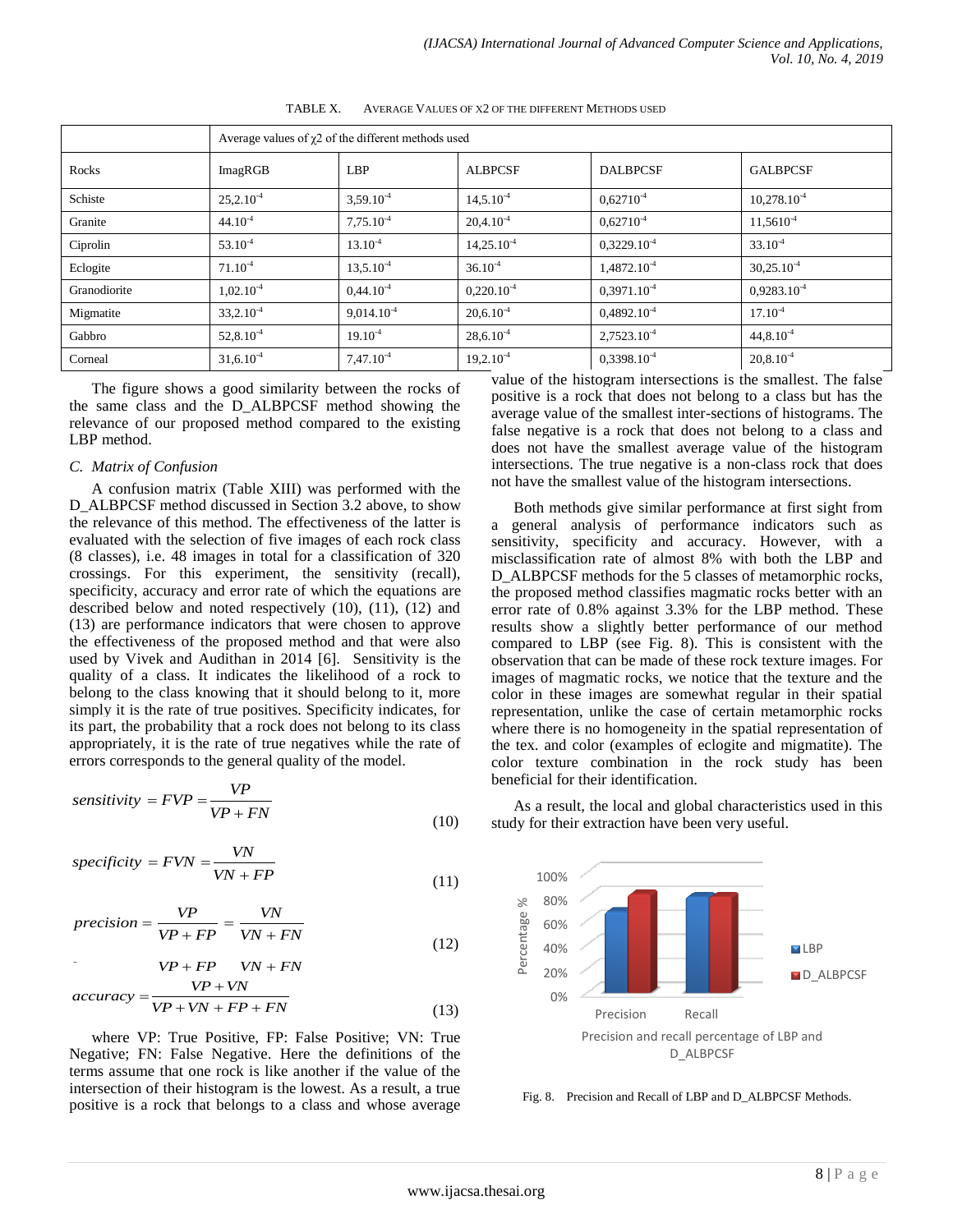|                   |         | Class 1      | Class 2  | Class 3  | Class 4  | Class 5        | Class 6  | Class 7        | Class 8        |
|-------------------|---------|--------------|----------|----------|----------|----------------|----------|----------------|----------------|
| R                 | Class 1 | 4            |          | $\Omega$ | $\Omega$ |                | $\theta$ | $\overline{0}$ | $\overline{0}$ |
| E<br>A            | Class 2 | $\Omega$     | 5        | $\Omega$ | $\Omega$ | $\Omega$       | $\Omega$ | $\Omega$       | $\Omega$       |
| ┶                 | Class 3 | $\Omega$     |          | 5        | $\Omega$ | $\Omega$       | $\theta$ | $\Omega$       | $\Omega$       |
| C                 | Class 4 | $\mathbf{0}$ | $\Omega$ | $\Omega$ | 5        | $\Omega$       | $\Omega$ | $\Omega$       | $\Omega$       |
| ┶                 | Class 5 | $\Omega$     |          | $\Omega$ | $\Omega$ | 5              | $\Omega$ | $\Omega$       | $\theta$       |
| А<br>$\sim$<br>C. | Class 6 |              |          | $\Omega$ | $\Omega$ | $\Omega$       | 2        | $\Omega$       |                |
| Ő<br>E            | Class 7 | $\Omega$     | $\Omega$ | $\Omega$ | $\Omega$ | $\Omega$       | $\theta$ | $\overline{4}$ |                |
|                   | Class 8 |              |          | $\Omega$ | $\Omega$ | $\overline{2}$ | $\Omega$ | $\Omega$       | $\overline{2}$ |

# TABLE XI. CONFUSION MATRIX WITH THE D\_ALBPCSF METHOD

TABLE XII. PERFORMANCE INDICATORS OF THE TWO METHODS

| Assessment indicators                          | D ALBPCSF   | <b>LBP</b>    |               |
|------------------------------------------------|-------------|---------------|---------------|
|                                                | <b>VP</b>   | 32            | 32            |
|                                                | VN          | 272           | 272           |
|                                                | FP          | 8             | 8             |
|                                                | FN          | 8             | 8             |
| Images of rocks textures for different classes | Sensitivity | $0.8 = 80\%$  | $0.8 = 80\%$  |
|                                                | Specificity | $0.97 = 97\%$ | $0.97 = 97\%$ |
|                                                | Accuracy    | $0.95 = 95\%$ | $0.95 = 95%$  |
|                                                | Error rate  | $0.05 = 5\%$  | $0.05 = 5\%$  |

# TABLE XIII. COMPARISON OF LBP AND D\_ALBPCSF METHODS

|                 | Parameters<br>of<br>performance | Granite               | Granodiorite | Gabbro                 | Schiste                  | Cipolin   | Eclogite  | Migmatite | Corneal   |
|-----------------|---------------------------------|-----------------------|--------------|------------------------|--------------------------|-----------|-----------|-----------|-----------|
| LBP             |                                 | $VP = 5$              | $VP = 5$     | $VP = 5$               | $VP = 5$                 | $VP = 5$  | $VP=0$    | $VP = 5$  | $VP=2$    |
|                 |                                 | $FN=0$                | $FN=0$       | $FN=0$                 | $FN=0$                   | $FN=0$    | $FN=5$    | $FN=0$    | $FN=3$    |
|                 |                                 | $VN = 31$             | $VN = 35$    | $VN = 35$              | $VN = 35$                | $VN = 33$ | $VN = 35$ | $VN = 33$ | $VN = 32$ |
|                 |                                 | $FP=4$                | $FP=0$       | $FP=0$                 | $FP=0$                   | $FP=2$    | $FP=0$    | $FP=2$    | $FP=3$    |
|                 | Accuracy<br>by class            | 90%                   | 100%         | 100%                   | 100%                     | 95%       | 87,50%    | 95%       | 85%       |
|                 | Positive<br>accuracy            | 55,60%                | 100%         | 100%                   | 100%                     | 71,40%    | 0%        | 71,40%    | 40%       |
|                 | Negative<br>accuracy            | 100%                  | 100%         | 100%                   | 100%                     | 100%      | 87,50%    | 100%      | 94,10%    |
|                 | Average<br>accuracy             | Magmatic rocks: 96,7% |              |                        | Metamorphic rocks: 92,5% |           |           |           |           |
| <b>DALBPCSF</b> |                                 | $VP = 5$              | $VP = 5$     | $VP = 5$               | $VP = 4$                 | $VP = 5$  | $VP=2$    | $VP = 4$  | $VP=2$    |
|                 |                                 | $FN=0$                | $FN=0$       | $FN=0$                 | $FN=1$                   | $FN=0$    | $FN=3$    | $FN=1$    | $FN=3$    |
|                 |                                 | $VN = 34$             | $VN = 35$    | $VN = 35$              | $VN = 33$                | $VN = 32$ | $VN = 35$ | $VN = 35$ | $VN = 32$ |
|                 |                                 | $FP=1$                | $FP=0$       | $FP=0$                 | $FP=2$                   | $FP=3$    | $FP=0$    | $FP=0$    | $FP=3$    |
|                 | Accuracy<br>by class            | 97,50%                | 100%         | 100%                   | 92,50%                   | 92,50%    | 92,50%    | 97,50%    | 85%       |
|                 | Positive<br>accuracy            | 83,30%                | 100%         | 100%                   | 66,70%                   | 62,50%    | 100%      | 100%      | 40%       |
|                 | Negative<br>accuracy            | 100%                  | 100%         | 100%                   | 97.10%                   | 100%      | 92,10%    | 97,20%    | 94,10%    |
|                 | Average<br>accuracy             | Magmatic rocks: 99,2% |              | Metamorphic rocks: 92% |                          |           |           |           |           |